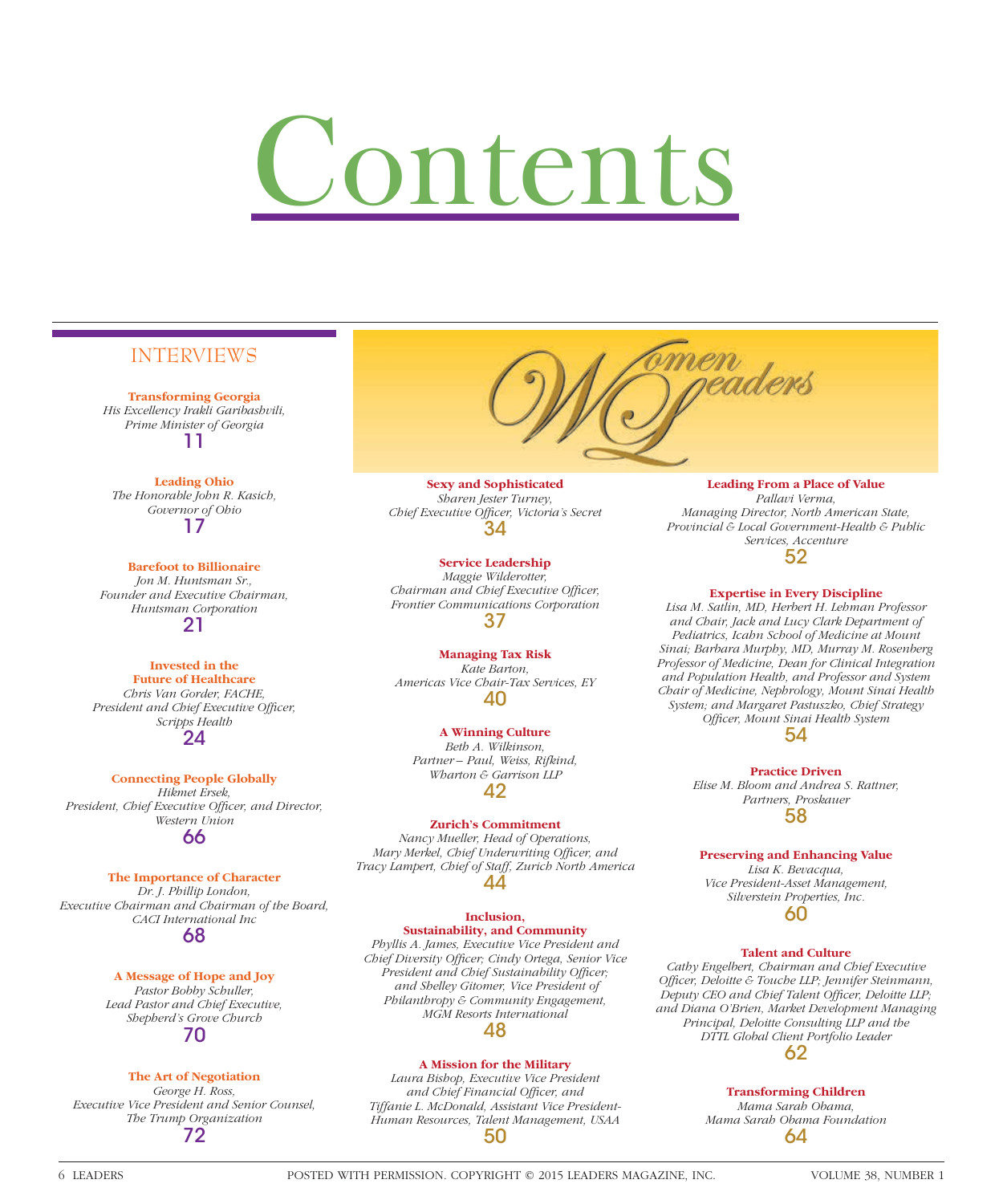

**The License to Lead** *Charles H. Moore, Chairman, Institute for Sustainable Value Creation* 28

> **Character and Trust** *Dominic Barton,*

*Global Managing Director, McKinsey & Co.* 29

**Articulating Strategy** *Edward B. Rust Jr., Chairman and Chief Executive Officer, State Farm Insurance* 30

**Building a Sustainable Brand** *Daniel R. Hesse* 31

**Inspired and Enlightened Leadership** *Douglas R. Conant, Founder & CEO, ConantLeadership* 32



**Pure Brand Heritage** *Frédéric de Narp, Chief Executive Officer, Bally Group* 176

**Brand Authenticity** *Umberto Angeloni,*  President and Chief Executive Officer, Caruso 178

> **Minerals, Fossils, and Gems** *Dennis Tanjeloff, President, Astro Gallery of Gems* 180

**High-Security Luxury** *Lynel Brown, Vice President, Brown Safe Manufacturing* 182

**An Approachable Gallery** *Frederick S. Clark, Vice President and Director, Wally Findlay Galleries International, Inc.* 184

Hospitality

**Value Creation** *Eric A. Danziger,*  **President and Chief Executive Officer,** *Hampshire Hotels Management, LLC* 76

**Capella Standards** *Horst H. Schulze, Chairman and Chief Executive Officer, Capella Hotel Group* 78

**Creating Meaningful Connections** *Jennifer Fox, President, Fairmont Hotels & Resorts and President, International, FRHI Hotels & Resorts* 80

> **Forte's Focus** *Sir Rocco J. Forte, Chairman, Rocco Forte Hotels* 82

#### **Asia's Oldest Hotel Company**

*Peter C. Borer, Chief Operating Officer, The Hongkong and Shanghai Hotels, Limited* 84

**The Best of the Caribbean**

*Gordon "Butch" Stewart, Chairman;*  Adam Stewart, Chief Executive Officer; *and Wayne Cummings, Director of Business Processes, Sandals Resorts International* 86

**Strategic Hotels' Plan for Growth** *Raymond L. "Rip" Gellein Jr., Chairman of the Board and Chief Executive Officer, Strategic Hotels & Resorts* 88

**A New Era for Regent** *S. Steven Pan, Executive Chairman of Regent Hotels & Resorts and FIH Regent Group* 90

**Value and Simplicity** *Brent Handler,* Founder and Chief Executive Officer, *Inspirato with American Express* 92

**A Singular Purpose** *Christopher B. Hunsberger, President Hotel Operations-Americas, Four Seasons Hotels and Resorts* 94

**Becoming One with the Community** *Efrem Harkham, Chairman and Founder, Luxe Hotels* 96

**Reshaping an Icon** *Ronen Nissenbaum, Managing Director, Waldorf Astoria New York* 98

**Service in Capital Letters**

*Christoph Schmidinger, Regional Vice President and General Manager, Four Seasons Hotel Hong Kong* 99

**Midwestern Hospitality** 

**Combined with Eastern Graciousness** *Maria Zec, Regional Vice President, USA East Coast, The Peninsula Hotels; General Manager, The Peninsula Chicago* 100

**An Inclusive Brand** *Brad Wilson, President, Ace Hotel Group* 102

**Italian Hospitality** *Gianfranco Sorrentino and Paula Bolla-Sorrentino, Owners, Il Gattopardo, The Leopard at des Artistes, and Mozzarella & Vino* 103

**Challenging Hospitality Boundaries** *Philip A. Wood, Managing Director, The Jefferson, Washington, D.C.* 104

> **Exactly Like Nothing Else** *Julius Robinson, Vice President, Autograph Collection* 106

**Marchay's Mission** *Jon Ein, Owner and Founder, Marchay LLC* 107

**Moments of Magic** *Jonathan H. Crook, General Manager, The Peninsula New York* 108

**Revitalized and Relevant** *Hermann W. Elger, General Manager, The St. Regis New York* 112

**New York by Water** *Daniel Boockvar, Chief Executive Officer, New York Cruise Lines, Inc., Owner of Circle Line Sightseeing Cruises* 113

**The Original Grand Hotel of Europe** *Duncan R. Palmer, Managing Director, The Langham Hotel, London* 114